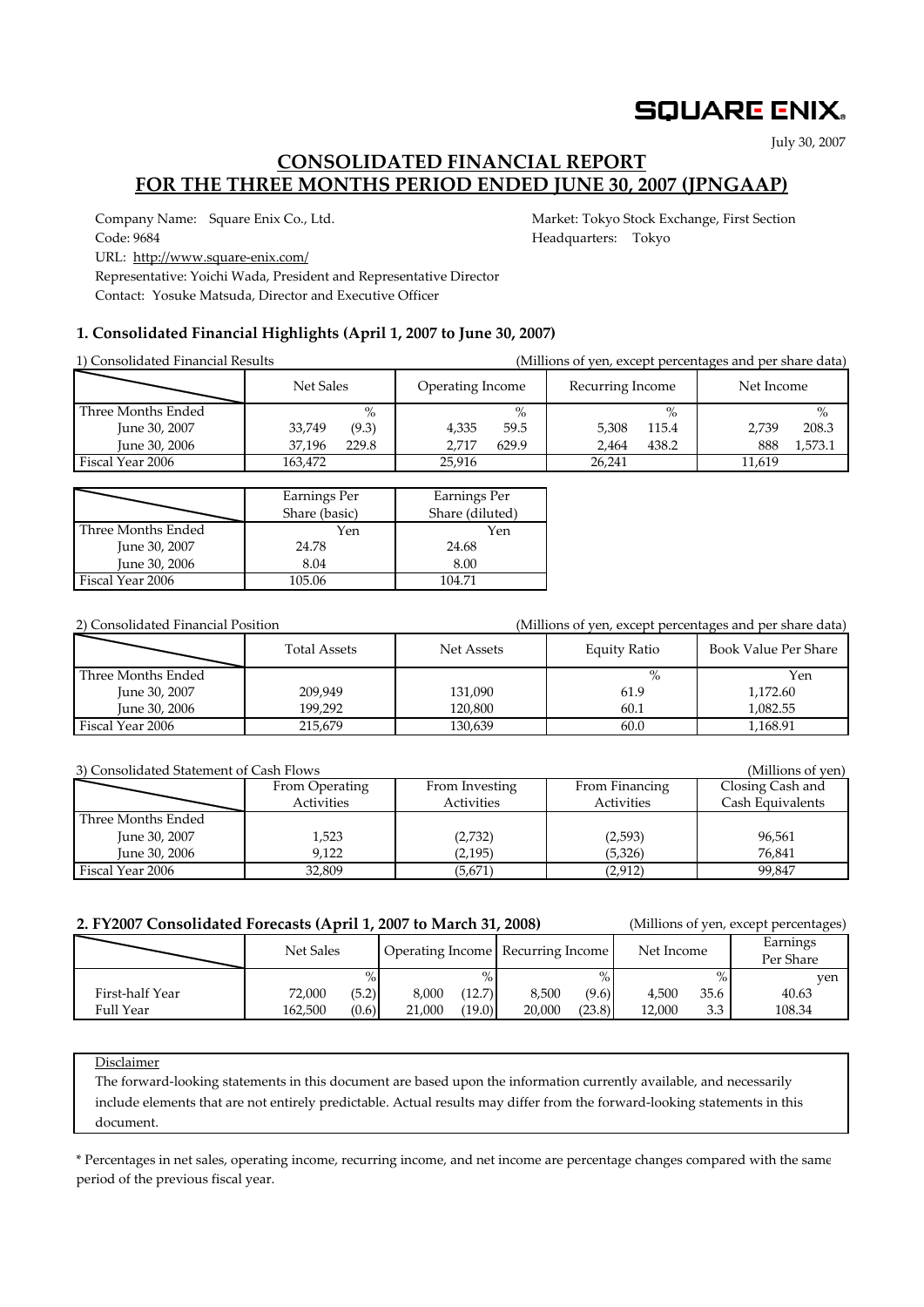(Attachment)

# **A Summary of Consolidated Balance Sheet for Three Months Ended June 30, 2007**

|                                                        |                          |                          |                   |               | (Millions of yen $/$ %) |
|--------------------------------------------------------|--------------------------|--------------------------|-------------------|---------------|-------------------------|
|                                                        | FY2006 Quarterly Results | FY2007 Quarterly Results |                   |               | (For Reference)         |
| Account                                                | (As of June 30, 2006)    | (As of June 30, 2007)    |                   | Change        | Fiscal Year 2006        |
|                                                        | Amount                   | Amount                   | Amount            | Rate          | Amount                  |
| (Assets)                                               |                          |                          |                   | $\%$          |                         |
| Current assets<br>II                                   |                          |                          |                   |               |                         |
| 1. Cash and deposits                                   | 76,846                   | 96,566                   | 19,719            | 25.7          | 99,852                  |
| 2. Notes and accounts receivable                       | 19,002                   | 17,174                   | (1,827)           | (9.6)         | 21,206                  |
| 3. Securities                                          |                          | 1,009                    | 1,009             |               |                         |
| 4. Inventories                                         | 5,899                    | 5,971                    | 72                | 1.2           | 4,188                   |
| 5. Content production account                          | 7,576                    | 13,919                   | 6,342             | 83.7          | 11,903                  |
| 6. Deferred tax assets                                 | 6,785                    | 3,844                    | (2,940)           | (43.3)        | 5,634                   |
| 7. Other current assets                                | 4,711                    | 4,633                    | (78)              | (1.7)         | 4,656                   |
| Allowance for doubtful accounts                        | (922)                    | (544)                    | 377               | (41.0)        | (832)                   |
| Total current assets                                   | 119,900                  | 142,574                  | 22,674            | 18.9          | 146,608                 |
| II Non-current assets                                  |                          |                          |                   |               |                         |
| 1. Property and equipment                              | 29,333                   | 24,259                   | (5,074)           | (17.3)        | 25,664                  |
| 2. Intangible assets<br>3. Investments and other asset | 24,968                   | 21,245                   | (3,723)           | (14.9)        | 21,657                  |
| (1) Investment securities                              | 1,169                    | 468                      |                   | (59.9)        | 455                     |
| (2) Long-term loans                                    | 172                      | 176                      | (700)<br>3        | 2.2           | 176                     |
| (3) Rental deposits                                    | 17,170                   | 14,348                   | (2,821)           | (16.4)        | 14,198                  |
| (4) Construction corporation fund                      | 2,078                    | 1,699                    | (378)             | (18.2)        | 1,886                   |
| (5) Claim in bankrupcy                                 | 2,114                    | 2,862                    | 747               | 35.4          |                         |
| (6) Deferred tax assets                                | 6,407                    | 5,059                    | (1,348)           | (21.0)        | 4,939                   |
| (7) Other                                              | 590                      | 594                      | 3                 | 0.7           | 541                     |
| Allowance for doubtful accounts                        | (4, 613)                 | (3, 339)                 | 1,273             | (27.6)        | (5, 515)                |
| Total investments and other assets                     | 25,089                   | 21,869                   | (3,219)           | (12.8)        | 21,748                  |
| Total non-current assets                               | 79,391                   | 67,374                   | (12, 017)         | (15.1)        | 69,071                  |
| Total assets                                           | 199,292                  | 209,949                  | 10,657            | 5.3           | 215,679                 |
| (Liabilities)                                          |                          |                          |                   |               |                         |
| II<br>Current liabilities                              |                          |                          |                   |               |                         |
| 1. Notes and accounts payable                          | 10,937                   | 10,927                   | (10)              | (0.1)         | 13,275                  |
| 2. Other accounts payable                              | 1,629                    | 3,417                    | 1,788             | 109.8         | 4,773                   |
| 3. Accrued expenses                                    | 5,322                    | 3,214                    | (2,108)           | (39.6)        | 3,379                   |
| 4. Accrued income taxes                                | 954                      | 681                      | (272)             | (28.6)        | 994                     |
| 5. Advance payments received                           | 677                      | 772                      | 94                | 14.0          | 1,188                   |
| 6. Deposits received                                   | 827                      | 1,092                    | 265               | 32.1          | 490                     |
| 7. Reserve for bonuses                                 | 840                      | 1,270                    | 429               | 51.1          | 1,872                   |
| 8. Allowance for sales returns                         | 1,415                    | 1,838                    | 422               | 29.9          | 2,271                   |
| 9. Allowance for losses due to closure<br>of outlets   | 270                      |                          |                   |               |                         |
| 10. Other                                              | 2,332                    | 2,581                    | 2,311             | 854.2         | 2,973                   |
| Total current liabilities                              | 25,207                   | 519<br>26.316            | (1, 813)<br>1.108 | (77.7)<br>4.4 | 1,185<br>32,404         |
| II Non-current liabilities                             |                          |                          |                   |               |                         |
| 1. Corporate bond                                      | 50,000                   | 50,000                   |                   | $0.0\,$       | 50,000                  |
| 2. Allowance for retirement benefits                   | 2,887                    | 2,096                    | (790)             | (27.4)        | 2,169                   |
| 3. Other                                               | 395                      | 445                      | 49                | 12.6          | 466                     |
| Total non-current liabilities                          | 53,283                   | 52,542                   | (740)             | (1.4)         | 52,635                  |
| <b>Total liabilities</b>                               | 78,491                   | 78,858                   | 367               | 0.5           | 85,040                  |
| (Net assets)                                           |                          |                          |                   |               |                         |
| II<br>Shareholders' equity                             |                          |                          |                   |               |                         |
| 1. Common Stock                                        | 7,816                    | 8,052                    | 236               | 3.0           | 8,038                   |
| 2. Capital surplus reserve                             | 37,057                   | 37,293                   | 236               | 0.6           | 37,279                  |
| 3. Retained earnings                                   | 74,937                   | 84,285                   | 9,348             | 12.5          | 84,315                  |
| 4. Treasury stock                                      | (514)                    | (549)                    | (35)              | 7.0           | (540)                   |
| Total shareholders' equity                             | 119,297                  | 129,082                  | 9,785             | 8.2           | 129,092                 |
| II Valuation and translation adjustment                |                          |                          |                   |               |                         |
| 1. Unrealized gains on revaluation of                  |                          |                          |                   |               |                         |
| other investment securities                            | 365                      | (29)                     | (395)             | (108.1)       | (8)                     |
| 2. Foreign currency translation                        |                          |                          |                   |               |                         |
| adjustment                                             | 20                       | 829                      | 809               | 4,008.6       | 377                     |
| Total valuation and translation<br>adjustments         | 385                      | 799                      |                   |               | 368                     |
| III Minority interests in consolidated                 |                          |                          | 413               | 107.2         |                         |
| subsidiaries                                           | 1,117                    | 1,208                    | 91                | 8.1           | 1,178                   |
| Total net assets                                       | 120,800                  | 131,090                  | 10,289            | 8.5           | 130,639                 |
| Total liabilities and net assets                       | 199,292                  | 209,949                  | 10,657            | 5.3           | 215,679                 |
|                                                        |                          |                          |                   |               |                         |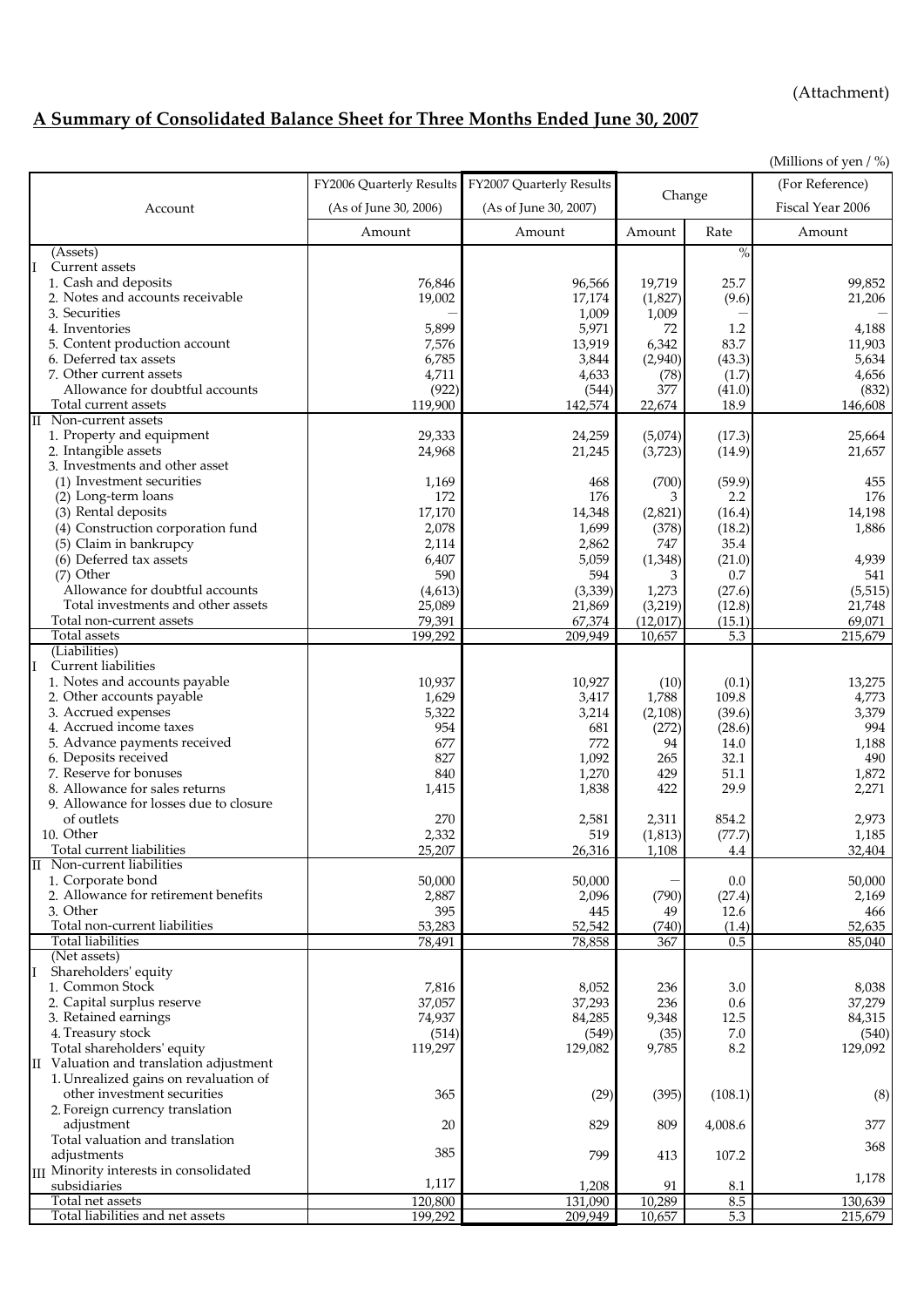(Attachment)

### **A Summary of Consolidated Statements of Income for Three Months Ended June 30, 2007**

|     |                                     |                          |                          |          |        | (Millions of yen $/$ %) |
|-----|-------------------------------------|--------------------------|--------------------------|----------|--------|-------------------------|
|     |                                     | FY2006 Quarterly Results | FY2007 Quarterly Results |          |        | (For Reference)         |
|     | Account                             | (As of June 30, 2006)    | (As of June 30, 2007)    | Change   |        | Fiscal Year 2006        |
|     |                                     | Amount                   | Amount                   | Amount   | Rate   | Amount                  |
|     |                                     |                          |                          |          | $\%$   |                         |
| I   | <b>Net Sales</b>                    | 37,196                   | 33,749                   | (3, 447) | (9.3)  | 163,472                 |
| II  | Cost of sales                       | 20,969                   | 18,527                   | (2, 442) | (11.6) | 87,262                  |
|     | Gross profit                        | 16,227                   | 15,221                   | (1,005)  | (6.2)  | 76,210                  |
|     | Reversal of allowance for sales     |                          |                          |          |        |                         |
|     | returns                             | 949                      | 2,271                    | 1,322    | 139.3  | 1,186                   |
|     | Provision for allowance for sales   |                          |                          |          |        |                         |
|     | returns                             | 1,415                    | 1,838                    | 422      | 29.9   | 2,271                   |
|     | Net gross profit                    | 15,760                   | 15,654                   | (106)    | (0.7)  | 75,125                  |
| III | Selling, general and administrative |                          |                          |          |        |                         |
|     | expenses                            | 13,043                   | 11,319                   | (1,723)  | (13.2) | 49,209                  |
|     | Operating income                    | 2,717                    | 4,335                    | 1,617    | 59.5   | 25,916                  |
| IV  | Non-operating income                | 195                      | 1,049                    | 854      | 438.2  | 1,176                   |
| V   | Non-operating expenses              | 447                      | 76                       | (371)    | (82.9) | 852                     |
|     | Recurring income                    | 2,464                    | 5,308                    | 2,843    | 115.4  | 26,241                  |
| VI  | Extraordinary gain                  | 57                       | 501                      | 443      | 765.6  | 3,778                   |
| VII | <b>Extraordinary loss</b>           | 101                      | 883                      | 781      | 770.6  | 11,629                  |
|     | Income before income taxes and      |                          |                          |          |        |                         |
|     | distribution of loss in partnership |                          |                          |          |        |                         |
|     | (tokumei-kumiai)                    | 2,421                    | 4,926                    | 2,505    | 103.5  | 18,390                  |
|     | Distribution of loss in partnership |                          |                          |          |        |                         |
|     | (tokumei-kumiai)                    | 5                        | $\theta$                 | (5)      | (98.6) | 16                      |
|     | Income before income taxes          | 2,415                    | 4,926                    | 2,511    | 104.0  | 18,374                  |
|     | Income taxes:                       | 660                      | 630                      | (30)     | (4.6)  | 2,788                   |
|     | Current deferred                    | 858                      | 1,548                    | 689      | 80.2   | 3,941                   |
|     | Minority interest in consolidated   |                          |                          |          |        |                         |
|     | subsidiaries                        | 7                        | 8                        | 1        | 23.4   | 24                      |
|     | Net income                          | 888                      | 2,739                    | 1,850    | 208.3  | 11,619                  |

## **A Summary of Consolidated Statements of Cash Flows for Three Months Ended June 30, 2007**

|              |                                                              |                          |                          | (Millions of yen / %) |
|--------------|--------------------------------------------------------------|--------------------------|--------------------------|-----------------------|
|              |                                                              | FY2006 Quarterly Results | FY2007 Quarterly Results | (For Reference)       |
|              | Account                                                      | (As of June 30, 2006)    | (As of June 30, 2007)    | Fiscal Year 2006      |
|              |                                                              | Amount                   | Amount                   | Amount                |
|              | Cash flows from operating activities                         |                          |                          |                       |
|              | Income before income taxes                                   | 2,415                    | 4,926                    | 18,374                |
|              | Depreciation and amortization                                | 2,452                    | 2,174                    | 11,115                |
|              | Increase in accounts receivable                              | 13,874                   | 4,551                    | 11,090                |
|              | (Increase) in inventories                                    | (651)                    | (3, 397)                 | (2,780)               |
|              | (Decrease) increase in purchase liabilities                  | (702)                    | (2,595)                  | 1,671                 |
|              | (Decrease) in accrued consumption taxes                      | (898)                    | (315)                    | (320)                 |
|              | Income taxes paid                                            | (4, 456)                 | (579)                    | (7, 249)              |
|              | Other                                                        | (2,910)                  | (3,241)                  | 908                   |
|              | Net cash provided by operating activities                    | 9,122                    | 1,523                    | 32,809                |
| $\mathbf{I}$ | Cash flows from investing activities                         |                          |                          |                       |
|              | Payments for acquiring property and equipment                | (2, 235)                 | (1,289)                  | (10, 733)             |
|              | Payments for acquiring intangible assets                     | (119)                    | (102)                    | (413)                 |
|              | Proceeds from return of guarantee money paid                 | 333                      | 245                      | 1,113                 |
|              | Payments for provision of guarantee money paid               | (61)                     | (479)                    | (398)                 |
|              | Payments for acquiring securities                            |                          | (1,009)                  |                       |
|              | Other                                                        | (112)                    | (97)                     | 4,760                 |
|              | Net cash used in investing activities                        | (2, 195)                 | (2,732)                  | (5,671)               |
| Ш            | Cash flows from financing activities                         |                          |                          |                       |
|              | Payments for dividends                                       | (1,774)                  | (2,610)                  | (3, 314)              |
|              | Proceeds from short-term loans                               | 5,000                    |                          |                       |
|              | Payment for short-term loans                                 | (5,000)                  |                          |                       |
|              | Payments for merger negotiation fees                         | (3,567)                  |                          |                       |
|              | Other                                                        | 15                       | 17                       | 401                   |
|              | Net cash used provided by financing activities               | (5, 326)                 | (2, 593)                 | (2,912)               |
| IV           | Effect of exchange rate changes on cash and cash equivalents | (11)                     | 515                      | 356                   |
| V            | Net increase (decrease) in cash and cash equivalents         | 1,589                    | (3,286)                  | 24,582                |
| VI           | Cash and cash equivalents at beginning of period             | 75,252                   | 99,847                   | 75,252                |
| VII          | Increase in cash and cash equivalents due to increase in     |                          |                          |                       |
|              | consolidated subsidiaries                                    |                          |                          | 13                    |
|              | VIII Cash and cash equivalent at end of period               | 76,841                   | 96,561                   | 99,847                |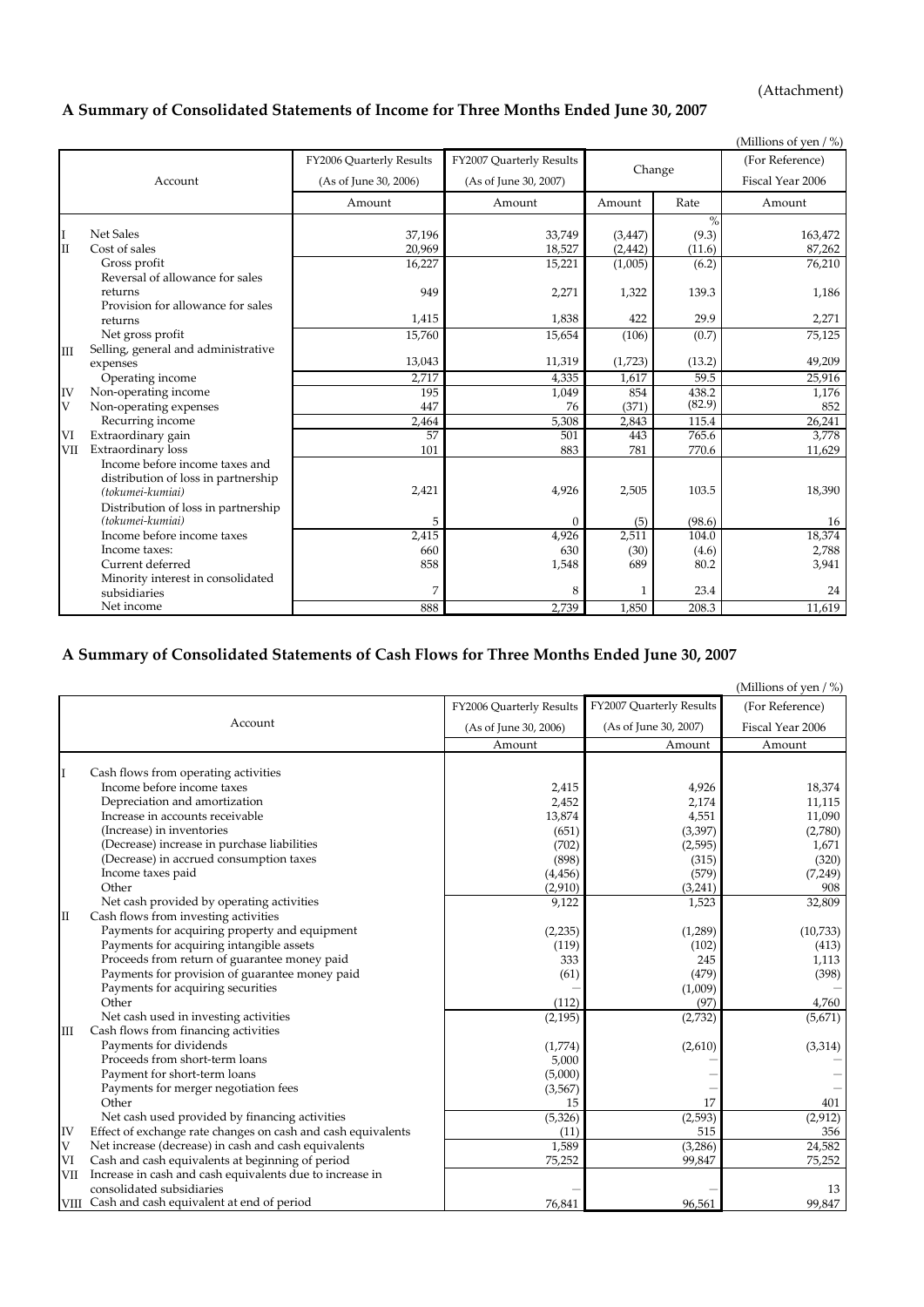### **Segment Information**

1. Consolidated Business Segment Information

FY2006 Quarterly Results (April 1, 2006 to June 30, 2006) (Millions of yen)

|                                                                                                                      | Games<br>(Offline) | Games<br>(Online) | Mobile Phone<br>Content | Publication | Amusement | Other | Total  | Eliminations<br>or Unallocated | Consolidated<br>Total |
|----------------------------------------------------------------------------------------------------------------------|--------------------|-------------------|-------------------------|-------------|-----------|-------|--------|--------------------------------|-----------------------|
| Sales and operating income                                                                                           |                    |                   |                         |             |           |       |        |                                |                       |
| Net sales                                                                                                            |                    |                   |                         |             |           |       |        |                                |                       |
| (1) Sales to outside customers                                                                                       | 8.547              | 4,751             | 1,375                   | 2.716       | 18,713    | 1.092 | 37,196 |                                | 37,196                |
| (2) Inter-segment sales                                                                                              |                    |                   |                         |             |           |       |        |                                |                       |
| Total                                                                                                                | 8,547              | 4,751             | 1,375                   | 2.716       | 18,713    | 1,092 | 37,196 | –                              | 37,196                |
| Operating expenses                                                                                                   | 8,183              | 2,748             | 953                     | 1,811       | 19,376    | 582   | 33,656 | 822                            | 34,479                |
| Operating income                                                                                                     | 363                | 2,003             | 422                     | 904         | (663)     | 510   | 3,540  | (822)                          | 2,717                 |
| Alerca (1919). Acceleration of Linear corresponds to a collected to realize the following distribution decomposition |                    |                   |                         |             |           |       |        |                                |                       |

Notes: 1. The classification of business segments is made according to the types of products and services.

|  | 2. Major products offered by each business segment |  |  |
|--|----------------------------------------------------|--|--|
|  |                                                    |  |  |

| Segment              | Major Products                                                                                                                |
|----------------------|-------------------------------------------------------------------------------------------------------------------------------|
| Games (Offline)      | Games                                                                                                                         |
| Games (Online)       | Online games                                                                                                                  |
| Mobile Phone Content | Content for mobile phones                                                                                                     |
| Publication          | Magazine comics, serial comics, game-related books                                                                            |
| Amusement            | All businesses of Taito Group such as Amusement Operation and<br>Rental, Sales of Goods and Merchandise, and Content Services |
| Other                | Derivative products such as character merchandise, creator training<br>school                                                 |
|                      |                                                                                                                               |

3. Unallocated operating expenses included in "Eliminations or Unallocated" totaled \822 million. Company, which provide services and operational support that are not allocable to specific business segments. These expenses are related to administrative departments, such as accounting and general affairs, of the

| FY2007 Quarterly Results (April 1, 2007 to June 30, 2007) |                    |                   |                         |             |           |       |        |                                | (Millions of yen)     |
|-----------------------------------------------------------|--------------------|-------------------|-------------------------|-------------|-----------|-------|--------|--------------------------------|-----------------------|
|                                                           | Games<br>(Offline) | Games<br>(Online) | Mobile Phone<br>Content | Publication | Amusement | Other | Total  | Eliminations<br>or Unallocated | Consolidated<br>Total |
| Sales and operating income                                |                    |                   |                         |             |           |       |        |                                |                       |
| Net sales                                                 |                    |                   |                         |             |           |       |        |                                |                       |
| (1) Sales to outside customers                            | 9.416              | 2.778             | 1,802                   | 2.222       | 16,718    | 811   | 33,749 | –                              | 33,749                |
| (2) Inter-segment sales                                   |                    |                   |                         |             | 167       | 99    | 268    | (268)                          |                       |
| Total                                                     | 9.416              | 2,778             | 1,802                   | 2,222       | 16,886    | 910   | 34,017 | (268)                          | 33,749                |
| Operating expenses                                        | 6,967              | 1,134             | 1,517                   | 1,510       | 16,483    | 982   | 28,595 | 818                            | 29,413                |
| Operating income                                          | 2.448              | 1.643             | 285                     | 711         | 403       | (71)  | 5.422  | (1,086)                        | 4,335                 |

Notes: 1. The classification of business segments is made according to the types of products and services.

2. Major products offered by each business segment

| Segment              | Major Products                                                                                                                |  |  |  |  |
|----------------------|-------------------------------------------------------------------------------------------------------------------------------|--|--|--|--|
| Games (Offline)      | Games                                                                                                                         |  |  |  |  |
| Games (Online)       | Online games                                                                                                                  |  |  |  |  |
| Mobile Phone Content | Content for mobile phones                                                                                                     |  |  |  |  |
| Publication          | Magazine comics, serial comics, game-related books                                                                            |  |  |  |  |
| Amusement            | All businesses of Taito Group such as Amusement Operation and<br>Rental, Sales of Goods and Merchandise, and Content Services |  |  |  |  |
| Other                | Derivative products such as character merchandise, creator training<br>school                                                 |  |  |  |  |

3. Unallocated operating expenses included in "Eliminations or Unallocated" totaled \1,086 million. These expenses are related to administrative departments, such as accounting and general affairs, of the Company, which provide services and operational support that are not allocable to specific business segments.